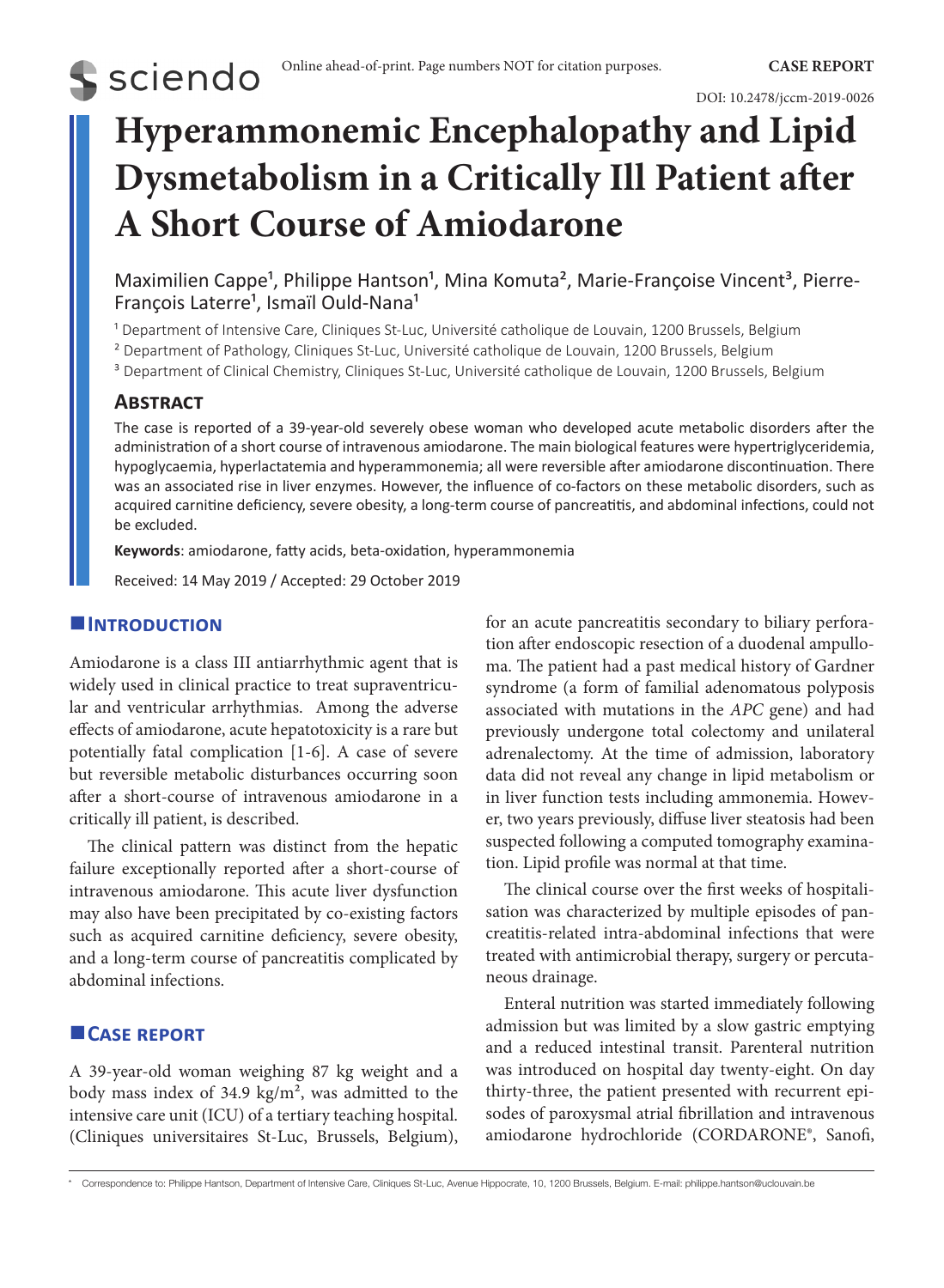#### 2 • The Journal of Critical Care Medicine 2019;5(4) **Available online at: www.jccm.ro**

Diegem, Belgium) was started with a loading dose of 300 mg and a maintenance dose of 450 mg over a single day. Two days after the loading dose of amiodarone, the patient became encephalopathic and hyperammonemia was documented. The medications administered over the week preceding amiodarone hydrochloride prescription are listed in Table I.

At the same time, there was a significant rise in liver enzymes, namely alkaline phosphatase and gammaglutamyl transferase, and an increase in plasma triglycerides (Table II).

Parenteral nutrition had been stopped the day before amiodarone had been prescribed. Amino acids were measured by ion-exchange chromatography and post-column derivatization with ninhydrin, and spectrophotometric detection using a Biochrom 30 amino acid analyser™ (Biochrom LTD, Cambridge, UK).

A significant increase in glutamine plus glutamate, consistent with the observed hyperammonemia was recorded. A significant decrease in citrulline was also noted. Organic acids were measured by gas chromatography (Hewlett Packard 5973™, Littleton, CO 80127 USA) after extraction from urine by standard ethyl acetate diethyl ether extraction and derivatization to trimethylsilyl (TMS) derivatives. Lactic and pyruvic aciduria was recorded, as was a moderate hyper excretion of 3-hydroxybutyric acid. Arterial lactate increased to 15 mmol/L.

The treatment for this outcome consisted of carnitine supplementation (Cliniques St-Luc Hospital Pharmacy, Brussels, Belgium) 100 mg/kg as a single dose, and sodium benzoate (Cliniques St-Luc Hospital Pharmacy, Brussels, Belgium) administration, 12 g/day for seven days. The total daily dose of glucose infusion was

#### **Table I. List of the medications prescribed over the week preceding amiodarone hydrochloride prescription**

#### **Medications**

Vancomycin (Mylan, Hoeilaart, Belgium)

Ceftazidim (Kefadim®, Eurocept Pharmaceuticals, Ankeeven, The Netherlands) Piperacillin-tazobactam (Mylan, Hoeilaart, Belgium) Amoxicillin (Clamoxyl®, Sandoz, Vilvoorde, Belgium) Metronidazole (B Braun Medical, Diegem, Belgium) Cefuroxime (Zinacef®, GlaxoSmithKline Pharmaceuticals, Wavre, Belgium) Temocillin (Negaban®, Eumedica SA, Manage, Belgium) Insulin (Actrapid®, Novo Nordisk, Brussels, Belgium) Norepinephrine (Aguettant SA/NV, Brussels, Belgium) Nadroparine (Fraxiparine®, Movianto, Aspen, USA)

#### **Table II. Laboratory data before Day 0, and after amiodarone administration**

|                                                | <b>Day</b><br>$\mathbf 0$ | <b>Day</b><br>$\overline{2}$ | <b>Day</b><br>3 | Day<br>4  | <b>Day</b><br>5. | <b>Day</b><br>6 | <b>Day</b><br>7 | Day<br>8                 | <b>Day</b><br>9 | Day<br>10 | Day<br>11 | <b>Day</b><br>12 |
|------------------------------------------------|---------------------------|------------------------------|-----------------|-----------|------------------|-----------------|-----------------|--------------------------|-----------------|-----------|-----------|------------------|
| GGT (NV=<40 $ U/L\rangle$                      | 65                        | 126                          | 305             | 700       | 1172             | 1640            | 1874            | 1507                     | 1520            | 1160      | 1267      | 990              |
| Alkaline phosphatase (NV=35-105 IU/L)          | 125                       | 250                          | 369             | 540       | 659              | 734             | 736             | 636                      | 626             | 560       | 673       | 549              |
| AST (NV=13-35 IU/L)                            | 29                        | 114                          | 80              | 35        | 28               | 23              | 24              | 20                       | 22              | 22        | 21        | 17               |
| ALT (NV=7-35 IU/L)                             | 15                        | 19                           | 41              | 56        | 57               | 50              | 41              | 40                       | 37              | 35        | 37        | 37               |
| Total bilirubin (NV=<1.2 mg/dL)                | 0.9                       | 1.1                          | 1.1             | 1.3       | 1.4              | 1.3             | 1.2             | 1.2                      | 1.1             | 0.9       | 0.9       | 0.9              |
| INR (NV=0.80-1.20)                             | 2.09                      | 2.11                         | 1.57            | 1.59      | 1.47             | 1.4             | 1.36            | 1.35                     | 1.32            | 1.26      | 1.26      | 1.27             |
| Ammonaemia (NV=<90 µg/dL)                      | $\overline{\phantom{a}}$  | 179                          | 167             | 155       | 139              | 153             | 99              | 79                       | 97              | 88        | 111       | 63               |
| Triglycerides (NV=< 150 mg/dL)                 |                           | $\overline{\phantom{0}}$     | 454             | 438       | 498              | 608             | 604             | $\overline{\phantom{a}}$ | 444             | 338       | 303       | 223              |
| Arterial lactate (NV=<2.2 mmol/L)              | $\overline{\phantom{a}}$  | 10.4                         | 2.9             | 2.0       | 1.3              | 1.4             | 1.9             | 2.0                      | 1.5             | 1.4       | 1.9       | 1.9              |
| Urine lactate (NV=<50 mmol/mmol<br>creatinine) | $\overline{\phantom{a}}$  | 1190                         |                 |           |                  |                 |                 |                          |                 |           |           |                  |
| Parenteral nutrition                           | Stop                      |                              |                 |           |                  |                 |                 |                          |                 |           |           |                  |
| Enteral nutrition                              | No                        | No.                          | 500<br>m        | <b>No</b> | 500<br>ml        | 500<br>ml       | 500<br>ml       | 500<br>ml                | 500<br>ml       | 500<br>ml | 500<br>ml | 500<br>ml        |
| Glucose supplementation                        |                           | Yes                          | Yes             | Yes       | Yes              | Yes             | Yes             | Yes                      | Yes             | Yes       | Yes       | Yes              |

GGT, gamma-glutamyl transferase; AST, aspartate aminotransferase; ALT, alanine aminotransferase; INR, International Normalized Ratio. Enteral nutrition (Peptamen HN, Nestlé® HealthScience): proteins 20% (33 g/500 ml), glucose 47%, lipids 33% (24.5 g/500 ml, 70% of fat as medium-chain triglycerides). Enteral nutrition consited of Peptamen HN ( Nestlé® HealthScience Belgique, Brussels, Belgium ) proteins 20% (33 g/500 ml), glucose 47%, lipids 33% (24.5 g/500 ml, 70% of fat as medium-chain triglycerides).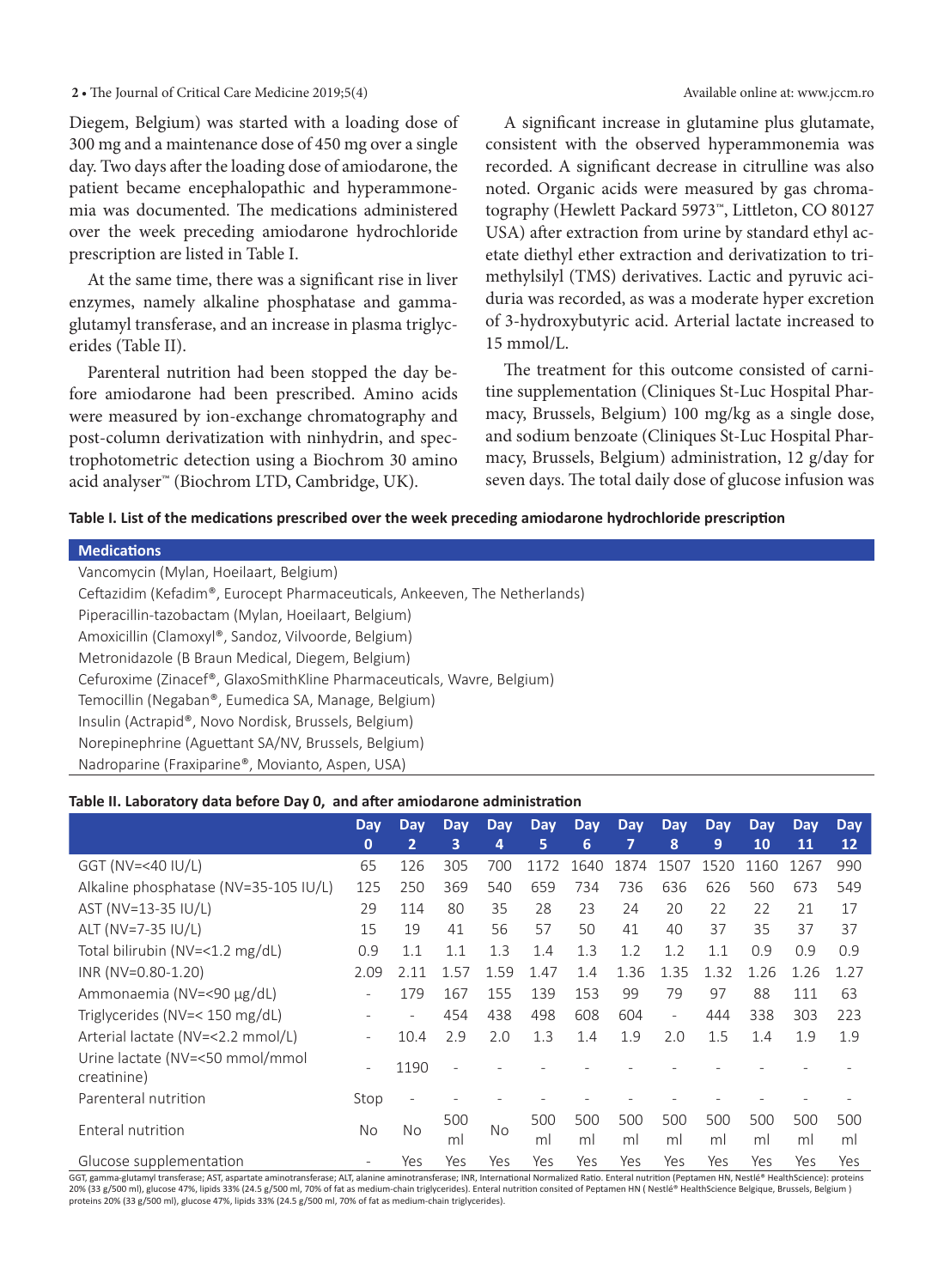increased, with additional supplementation of hypertonic glucose to control episodes of hypoglycemia.

Three days after the administration of amiodarone, the enteral nutrition was progressively reintroduced.

Continuing correction of metabolic disorders characterized the further biological course. Parenteral nutrition, including a moderate dose of lipids, was resumed on day fourteen, to complete enteral nutrition. This approach was well tolerated.

## **Discussion**

In addition to the common metabolic disorders observed during the course of acute pancreatitis complicated by multiple infections, this patient presented less common metabolic manifestations. The primary documented disorders were hypertriglyceridemia, hypoglycaemia, hyperlactatemia and hyperammonemia. These findings were suggestive of disorders of fatty acids oxidation (FAO), hypertriglyceridemia and hypoglycemia, together with inhibition of the mitochondrial respiratory chain (hyperlactatemia) and urea cycle (hyperammonemia).

The common causes for these disorders were investigated and particularly the potential role of drug prescription and nutritional status. Hypertriglyceridemia and hyperammonemia were associated with a rise in liver enzymes, mainly alkaline phosphatase, and hepatic dysfunction was therefore suspected.

Oral long-term use of amiodarone may be complicated by an asymptomatic rise in serum transferase concentration in up to 25% of treated patients [7]. The steatotic pattern of drug-induced liver injury is wellknown in patients with long-term administration of amiodarone and occurs after several months or years of treatment [8]. Steatosis during amiodarone therapy may result from impaired ß-oxidation [8-9]. By contrast, acute hepatotoxicity following intravenous loading appears exceptional, and the possible role of the solvent has been discussed [10-15]. Usually, liver injury is rapidly reversible after discontinuation of amiodarone [2]. However, amiodarone can also cause fulminant hepatic failure, especially following a high-dose intravenous administration. Lethal cases presented massive hepatic necrosis on their histology, which was not observed in the current case [1-6].

Drugs associated with mitochondrial toxicity and failure of aerobic metabolism usually produce micro vesicular steatosis with minimal inflammation and necrosis at liver biopsy [16]. These changes may develop within days of the administration of aspirin) or weeks in the case of linezolid. By contrast, amiodarone is usually considered to cause chronic liver injury. Amiodarone can induce steatohepatitis-like liver damage which can eventually lead to cirrhosis [17]. Amiodarone-induced liver injury is associated with both microvesicular steatosis and macrovascular steatosis as a consequence of impaired mitochondrial function and inhibition of fatty acids oxidation [8,9].

Amiodarone is an amphiphilic drug with protonable amine moiety that favours its accumulation inside the mitochondrial matrix. In amiodarone, the benzofuranyl-phenyl methanone moiety could be the chemical structure responsible for mitochondrial dysfunction [18]. The drug has been shown to have a dual action on fatty acids oxidation [18,19]. Amiodarone, at least in some *in vitro* models, is a direct inhibitor of carnitinepalmityl transferase 1 (CPT1) [20]. This would result is a reduced availability of acylcarnitine, with in turn, reduced plasma ketone bodies, accumulation of plasma acylcarnitine derivatives and urine dicarboxylic acids, and severe hypoglycaemia [17,22]. The decrease of acetyl-CoA formation would also reduce the availability of N-acetyl glutamic acid (NAGA), a substrate for carbamoyl phosphate synthetase (CPS1), and reduce ammonia clearance. Amiodarone could also impair fatty acids oxidation by the inhibition of the mitochondrial respiratory chain activity at the level of complexes I and II [19-21] It is also to be noted that in our patient, the endogenous synthesis of carnitine could have been reduced by malabsorption, sepsis and organ failure [23].

The possible role of pre-existing liver steatosis and obesity may also be considered [24,25]. Obese individuals may present a higher risk of drug-induced liver injury, but this is unlikely in the case for amiodarone [26]. Additionally, a review of the literature suggests that, among the medications prescribed to the patient during the week before the onset of the most recent and unexpected metabolic disorders, no drug other than amiodarone had the ability to inhibit CPT1.

In the present case report, the mechanism causing hyperammonemia remains speculative (Figure 1). Ammonia production by intestinal bacteria was unlikely as previously the patient had a total colectomy. The absence of an inborn error of metabolism in the urea cycle was also verified. Carnitine is also indirectly required for the proper functioning of the urea cycle.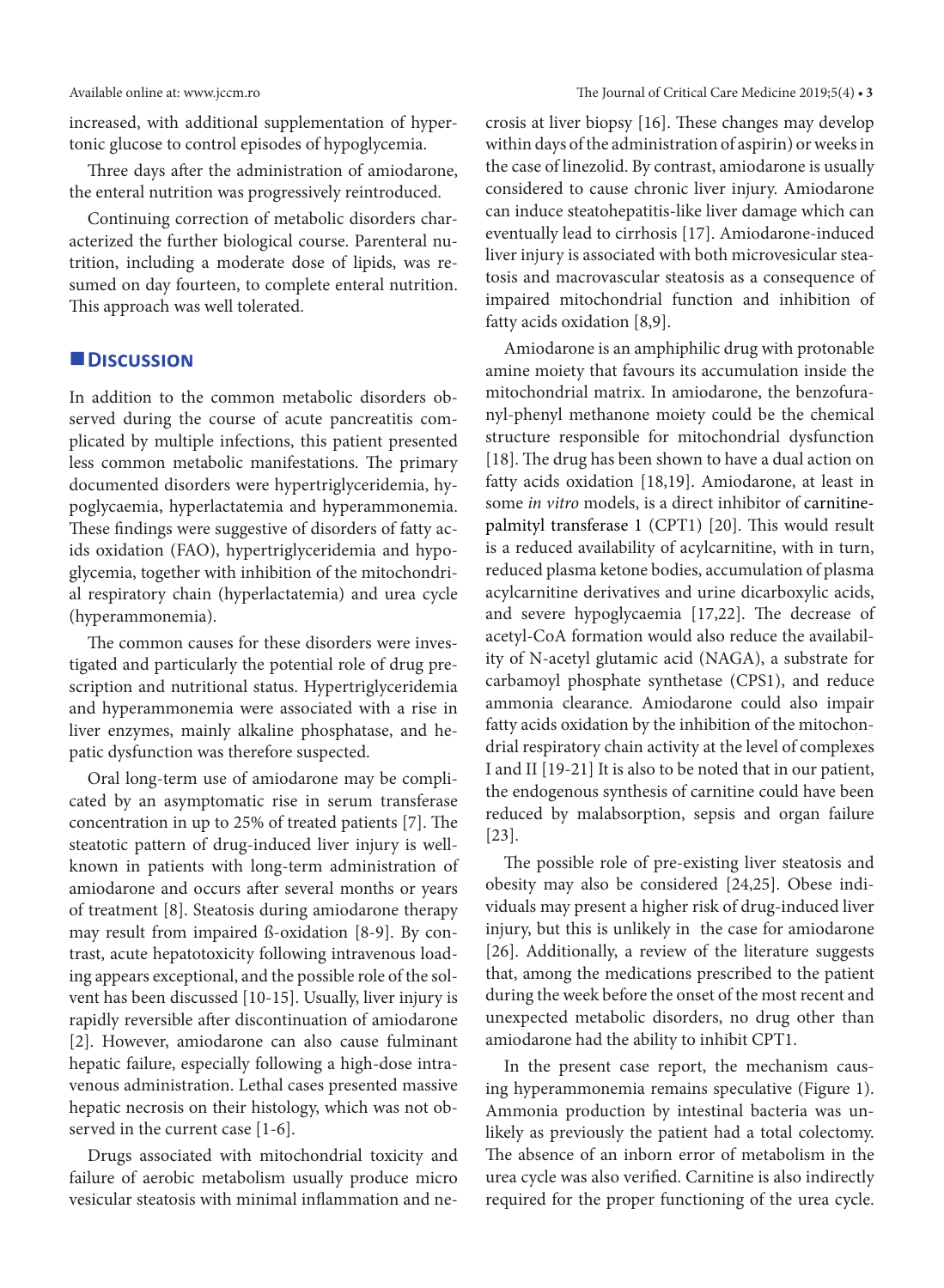

**Fig. 1. (Adapted from [22,23]). Possible mechanisms of amiodarone-induced hypertriglyceridemia and hyperammonemia.** Amiodarone is recognized as a potential inhibitor of carnitine-palmityl transferase 1 (CPT1). This will result in a reduced availability of acylcarnitine, with impaired beta-oxidation and acetyl-CoA production. Amiodarone also impairs the mitochondrial respiratory chain activity at the level of complexes I and II. The decrease in acetyl-CoA may also reduce the availability of N-acetyl glutamic acid (NAGA), a substrate for carbamoyl phosphate synthetase (CPS1).

The synthesis of N-acetyl glutamic acid (NAGA), an important cofactor of carbamoyl phosphate synthetase (CPS1), produced from acetyl-CoA and glutamate by NAGA synthetase, is decreased.

Finally, there is no documented relationship between and anomalies in the FAO or urea cycle and Gardner's syndrome.

## **L** CONCLUSION

In conclusion, even a short course of amiodarone therapy may disturb some metabolic pathways, mainly FAO. The reasons why the present patient was so susceptible to this remains speculative as amiodarone is widely and safely prescribed in ICU patients with various medical conditions. Genetic predisposition could not be excluded. Other factors are probably involved and this would be particularly the case for critically ill patients presenting with associated causes for acquired carnitine deficiency such as sepsis or a catabolic state, or pre-existing disorder, including non-alcoholic liver fatty disease.

Reversibility was observed after amiodarone discontinuation.